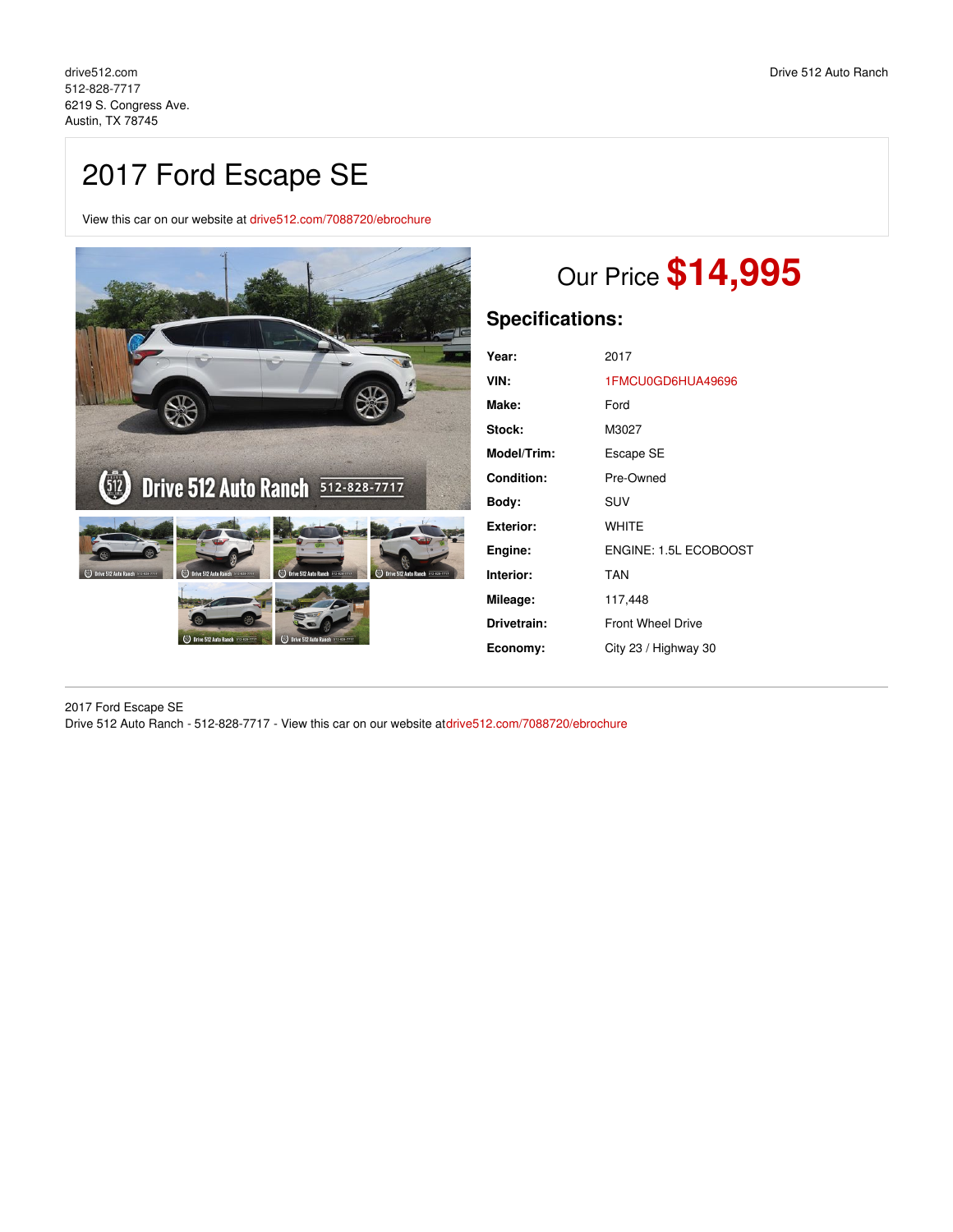

2017 Ford Escape SE Drive 512 Auto Ranch - 512-828-7717 - View this car on our website a[tdrive512.com/7088720/ebrochure](https://drive512.com/vehicle/7088720/2017-ford-escape-se-austin-tx-78745/7088720/ebrochure)